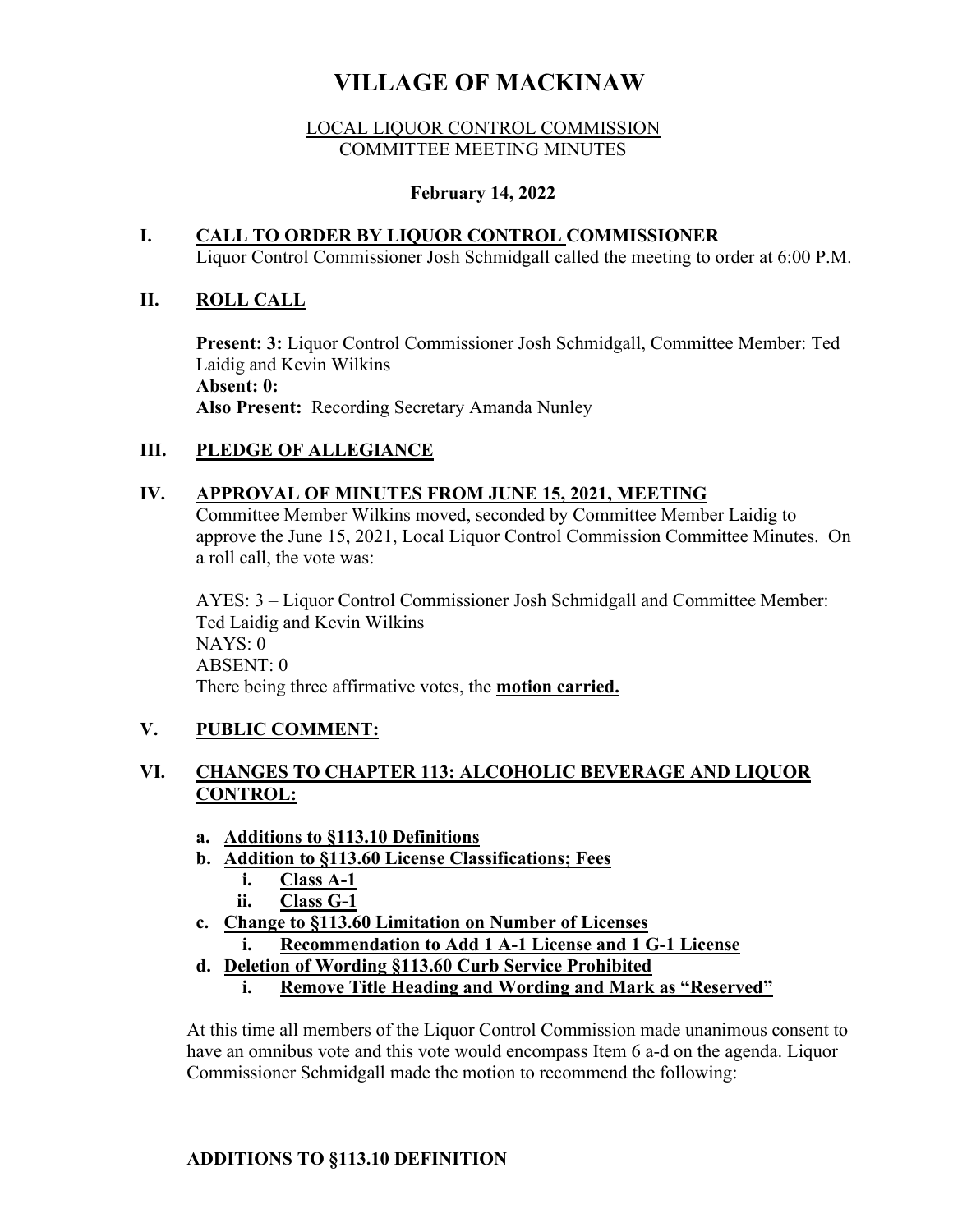**BEER GARDEN.** Means any outdoor eating or drinking area directly adjacent to and contiguous to an existing licensed facility. Includes: Outdoor cafes, patios, and adjacent decks.

**MINORS.** For the purpose of this Chapter means all person under the age of twenty-one (21) years of age.

**PREMISES.** Means the area within a building for which a license to sell alcoholic liquor is issued and which is actually used in connection with the storage, preparation, and sale of alcoholic liquor, but specifically excluding any outside areas such as patios, open porches, roof tops, balconies, stoops, sidewalks, yards, driveways, parking lots and similar outside areas.

**PRIVATE FUNCTION.** Means a pre-arranged private party, function, or event for a specific social or business occasion, either by invitation or reservation, and not open to the general public, where the guests in attendance are served in a room, or area designated and used exclusively for the private party, function, or event.

**PUBLIC FUNCTION.** Means a pre-arranged function or event for a specific social, business, sporting, entertainment, or similar occasion, which is open to the public, when admission is charged or donation is requested including activities such as concerts, exhibitions, receptions, plays or festivals. A public function must have a Class G, G-1, H or I license.

**TAVERN.** Means every building or structure, licensed under this Article which is kept, used, maintained, advertised, or held out to the public, as a place where alcoholic liquor is sold and consumed on the licensed premises as the primary monetary function of the business.

#### **ADDITION TO §113.60 LICENSE CLASSIFICATIONS; FEES**

Class A-1. Applicant must have a valid Class A license. A supplemental license may be obtained for the retail sale of alcoholic beverages in an outdoor beer garden or cafe adjacent to the licensed premises. The annual fee for this supplemental license will be \$100.00. To apply for this supplemental license, the licensee shall file its request in writing with the Liquor Control Commission to be approved by the Village of Mackinaw Trustees. The request shall include a scale drawing of the proposed outdoor facility which shall, at a minimum, include the following:

a. A method by which the area shall be confined to prohibit the removal of alcoholic liquor and constrict noise to the approved area.

b. A reasonably substantial structure across which alcoholic liquor shall be served which shall afford bartenders reasonable protection from patrons unless the outdoor facility is serviced directly by the indoor licensed premises.

c. The locations of at least two exits from the area, only one of which shall be through a building or, in the case of a patio, deck, open porch, balcony or rooftop facility, such exits.

#### **Fee: \$100.00**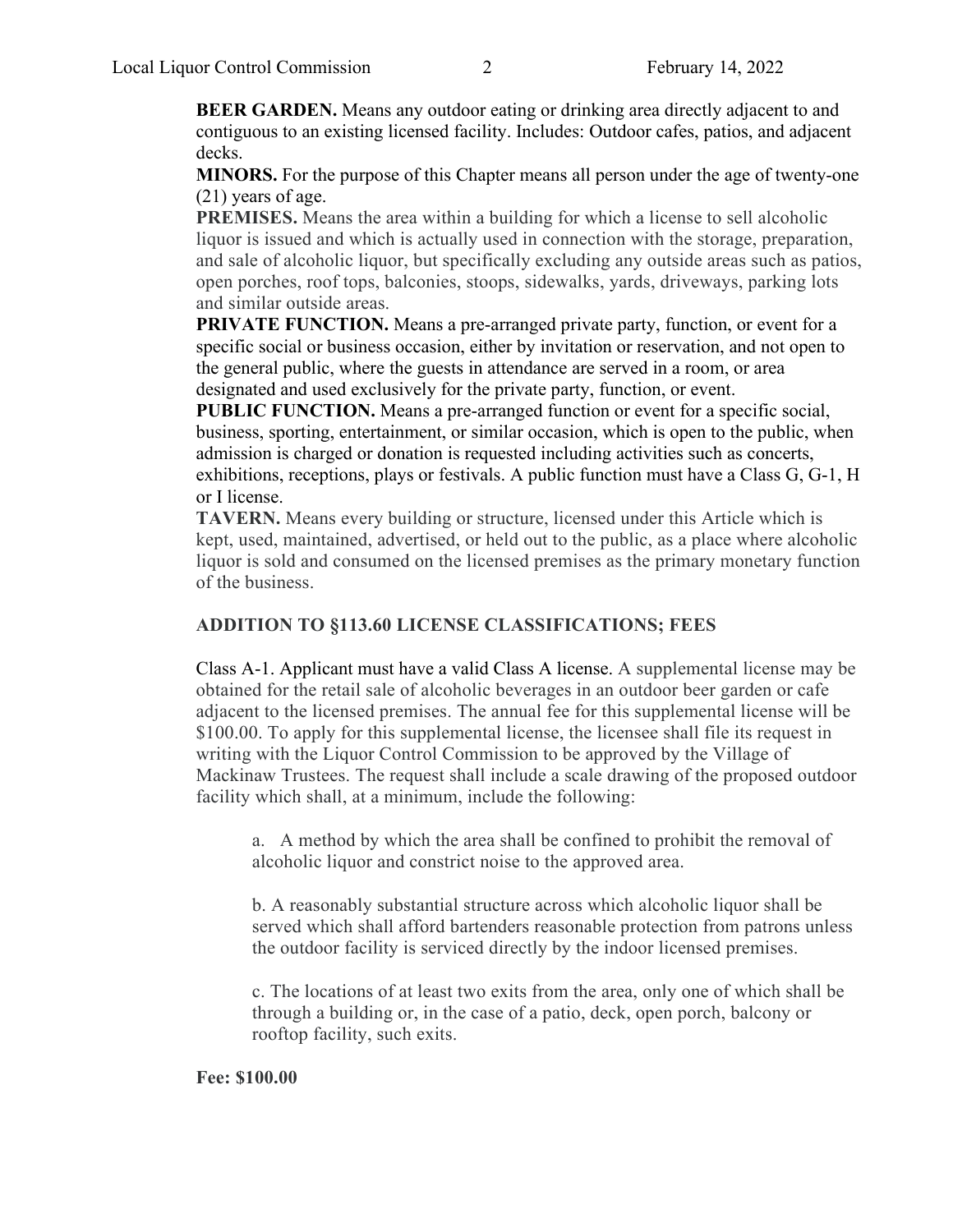#### Local Liquor Control Commission 3 February 14, 2022

Class G-1. A class G-1 license shall authorize the sale of alcoholic liquor for consumption on the premises as a part of a public activity or special event approved by the Board of Trustees for a non-license holder applicant. This period of the license shall not exceed four (4) days.

#### **Fee: \$50.00**

#### **CHANGE TO §113.60 LIMITATION ON NUMBER OF LICENSES**

§ 113.070 of the Village Code of the Village of Mackinaw is hereby amended by deleting the existing chart of limitations on the number or retail liquor dealer licenses issued for each classification and inserting in its place a new chart which shall be as follows:

| Class A     | 2 |
|-------------|---|
| Class $A-1$ |   |
| Class B     | 2 |
| Class C     |   |
| Class E     |   |
| Class F     |   |
| Class G     |   |
| Class G-1   |   |
| Class H     |   |
| Class I     |   |

**DELETION OF WORDING §113.360 CURB SERVICE PROHIBITED**

Delete the heading and wording from this paragraph and mark "Reserved"

The motion was seconded by Committee Member Laidig. On a roll call, the vote was:

AYES: 3 – Liquor Control Commissioner Josh Schmidgall, Committee Member Ted Laidig and Committee Member Kevin Wilkins NAYS: 0 ABSENT: 0

There being three affirmative votes, the **motion carried.**  The recommendation of the Local Liquor Control Commission to the Village Board of Trustees shall be passed along to the Village Board of Trustees for final action. Final action on Item 6 a-d is vested in the Village Board of Trustees

# **VII. CLASS G LICENSE REQUEST**

**a. Haynes on Main LLC – May 21, 2022, Spring Tent Event** 

Haynes on Main LLC has applied for a Class G liquor license for a special event (spring tent event) to commence on May 21, 2022. Liquor Control Commissioner Schmidgall made the motion to recommend the approval of a Class G liquor license to

Haynes on Main for the Spring Tent Event scheduled on May 21, 2022, with the following guidelines: snow fencing surrounding the entire area that will be used for the